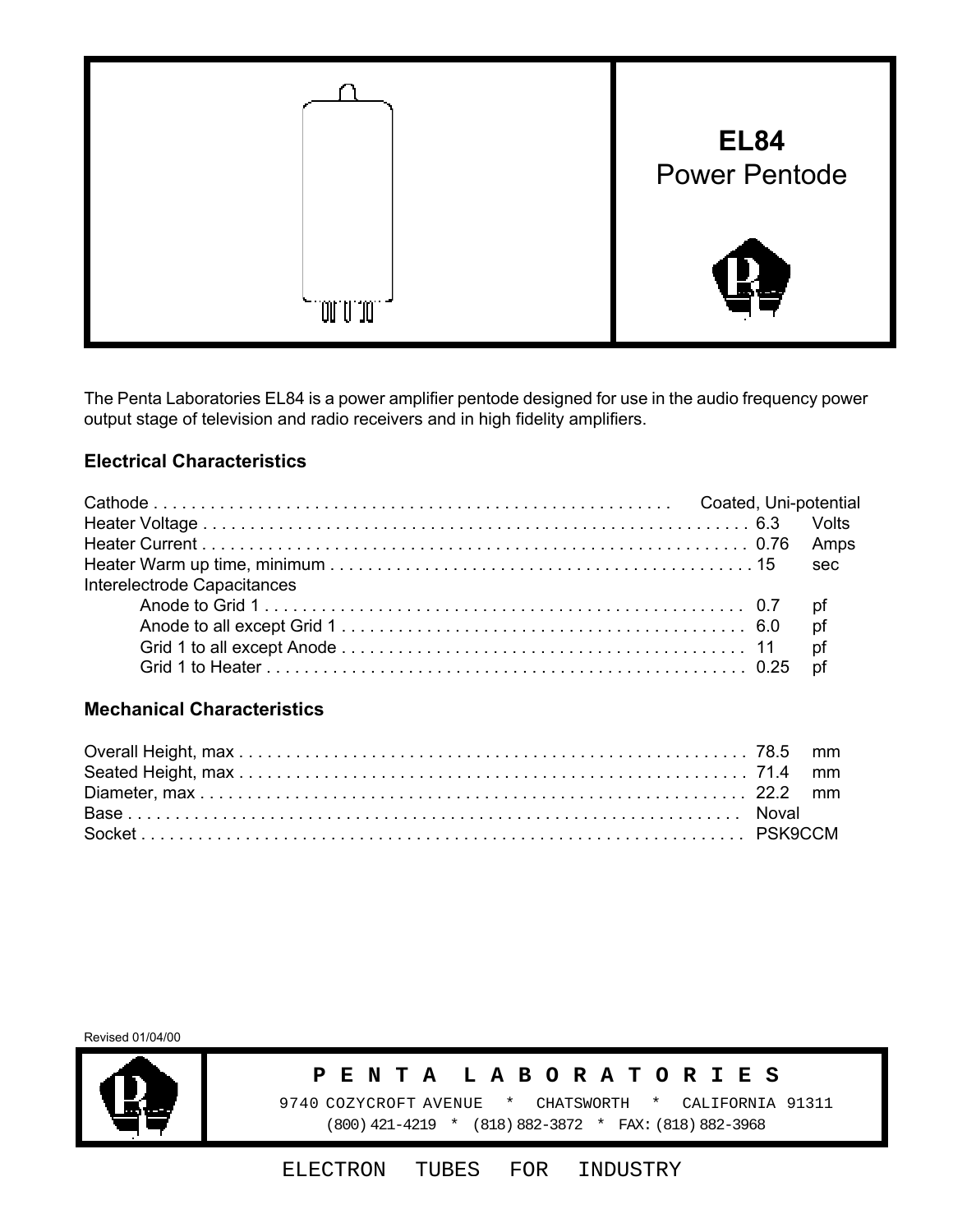

## **Maximum Ratings**

|                                  | Volts<br>Watts |
|----------------------------------|----------------|
|                                  | Volts          |
|                                  | Watts          |
|                                  | mA             |
| Heater - Cathode Voltage         |                |
|                                  | Volts          |
|                                  | Volts          |
| <b>Grid 1 Circuit Resistance</b> |                |
|                                  | MП             |
|                                  | м п            |

# **Typical Operating Conditions and Characteristics**

# **Class A<sub>1</sub> Amplifier**

|  | <b>Volts</b> |
|--|--------------|
|  | Volts        |
|  | Volts        |
|  | Volts        |
|  | mA           |
|  | mA           |
|  | mA           |
|  | mA           |
|  | Ohms         |
|  | $\%$         |
|  | Watts        |